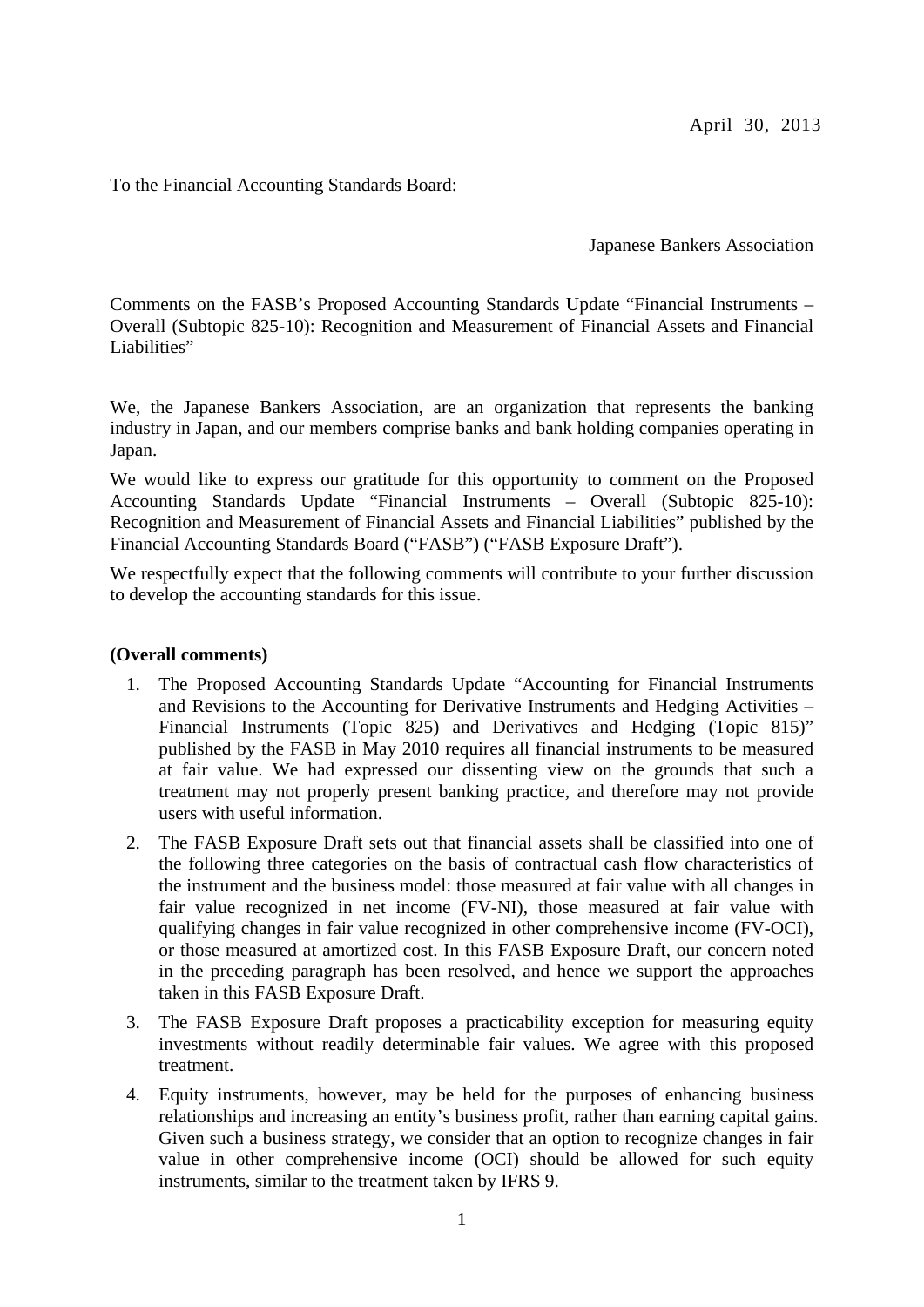5. Lastly, the FASB Exposure Draft has generally achieved convergence with the Exposure Draft "Classification and Measurement: Limited Amendments to IFRS 9" published by the International Accounting Standards Board ("IASB") in November 2012. It is understood that the FASB and the IASB will continue their joint discussions with the aim of finalizing the both standards, and we fully support such efforts. We would like to note that, given such joint efforts, we have submitted a letter to the IASB with comments similar to those provided herein.

#### **(Specific comments)**

#### **(Q4: Principle associated with the contractual cash flow characteristics assessment)**

- 6. It is our concern that the definition of interest under the Exposure Draft is not proper, and accordingly financial assets with contractual cash flows that should be considered solely payments of principal and interest may not be appropriately identified.
- 7. Contractual interest on a financial instrument in general encompasses various elements including consideration for the time value of money and the credit risk, consideration for liquidity risk, funding cost reflecting own credit risk and administrative expenses.
- 8. 825-10-25-18 states that "Interest is consideration for the time value of money and for the credit risk associated with the principal amount outstanding during a particular period of time, which may include a premium for liquidity risk". While, 825-10-55-16 sets out that "If the contractual cash flows include payments that are unrelated to principal, the time value of money, and the credit risk, the contractual cash flows do not represent solely payments of principal and interest". We are concerned over an excessively strict interpretation of these requirements.
- 9. In particular, we are concerned that (i) many ordinary financial assets without leverage will need to be assessed as to whether they include payments that are unrelated to principal, the time value of money and the credit risk, resulting in increased workload in practice, and that (ii) such general financial instruments encompassing a variety of elements as set out in paragraph 7 of this document may be classified as FV-NI.
- 10. As discussed above, it is technically difficult to consider interest on a general financial instrument based only on the time value of money and the credit risk. Therefore, paragraphs 825-10-25-18 and 825-10-55-16 need to be reconsidered.
- 11. 825-10-55-19 defines the benchmark instrument as a contract of the same credit quality and with the same contractual terms, except for the contractual term under evaluation. According to this definition, the benchmark instrument can be interpreted as also encompassing a variety of elements set out in paragraph 7 of this comment letter. In this respect, paragraph 825-10-55-19 is consistent with our view expressed in the above paragraphs.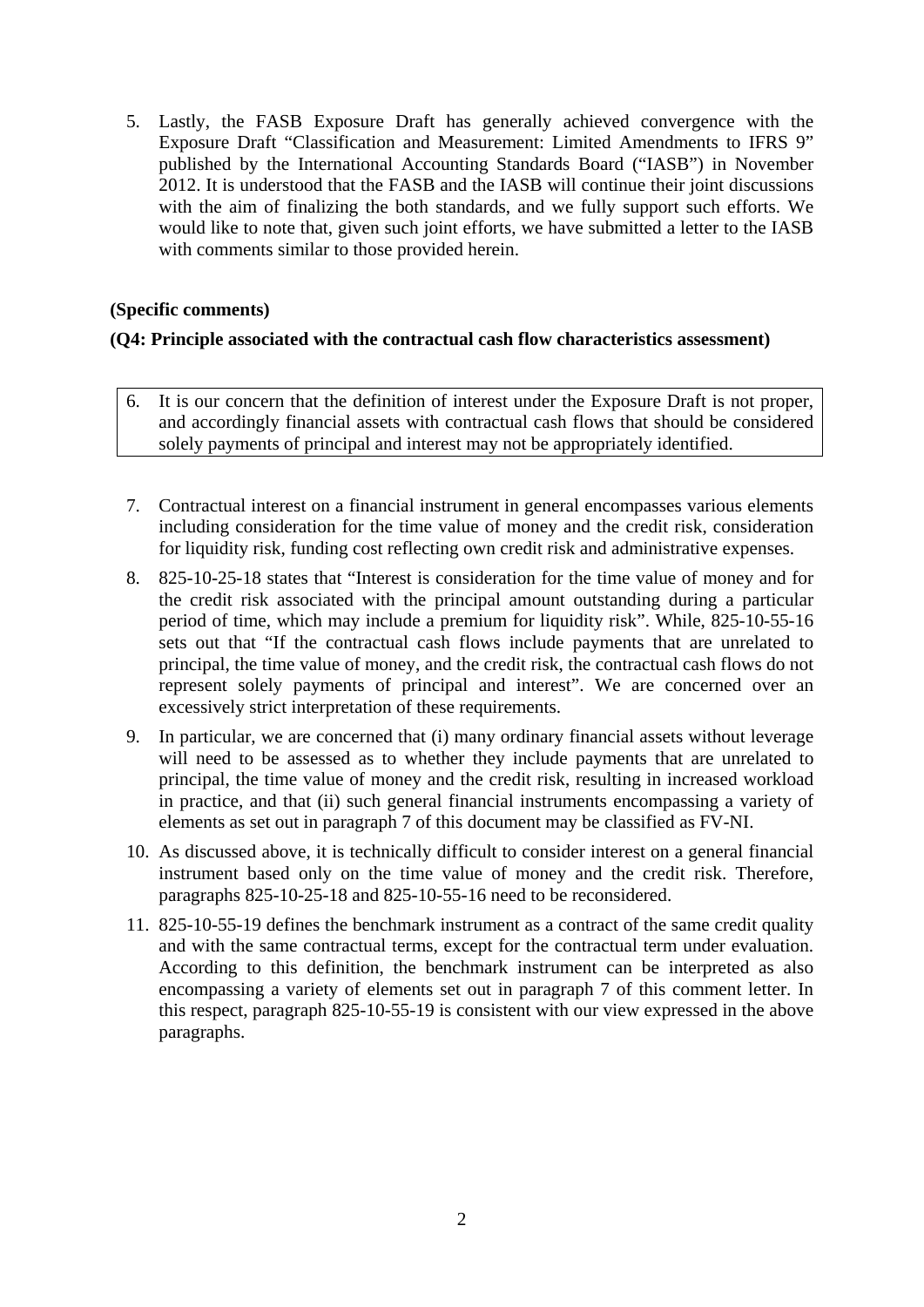## **(Q7: Modified economic relationship between principal and consideration for the time value of money and the credit risk)**

- 12. We agree that even if the economic relationship between principal and consideration for the time value of money and the credit risk is modified due to an interest rate mismatch feature or leverage, a financial asset with such a modified economic relationship could be considered to contain cash flows that are solely payments of principal and interest, and thereby still satisfy the contractual cash flow characteristics assessment.
- 13. If a financial asset may be assessed as not satisfying the contractual cash flow characteristics assessment for any modification to the above economic relationship even when that the modification is not significant, actual economic conditions are not appropriately reflected in the financial statements.

#### **(Q8: Guidance on assessing a modified economic relationship)**

14. We do not consider the proposed application guidance to be sufficient nor operationally practicable.

(Comparison with the benchmark cash flows)

15. We acknowledge that paragraph 825-10-55-19 of the Exposure Draft stipulates that "An entity need not make a detailed assessment if it is clear with little or no analysis that the cash flows of the financial asset under assessment could or could not be more than insignificantly different from the cash flows of the benchmark instrument". However, comparing contractual cash flows with the benchmark cash flows on an asset-by-asset basis in all cases of assessing a modified economic relationship, would in practice entail significant workload, and we thus consider it operationally impractical. We therefore request that the proposed guidance specify that a quantitative comparison with the benchmark cash flows is not a mandatory procedure.

(Clarification of the comparison method with the benchmark cash flows)

- 16. The proposed guidance does not provide specific guidance on how to compare contractual cash flows with the benchmark cash flows (e.g. whether an entity should compare aggregated cash flows over the contractual term or cash flows over each interest payment period, to assess if the modification results in not significant difference from the benchmark cash flows).
- 17. The contractual cash flow characteristics assessment relates only to those business models in which assets are managed "to collect contractual cash flows" or "both to collect contractual cash flows and to sell". It should be noted that under these business models, financial assets are held over a long-term period (contractual term) to collect contractual cash flows. Accordingly, we consider that comparing aggregated cash flows over the entire contractual term is more consistent with such business models and results in providing more relevant information, than comparing cash flows over each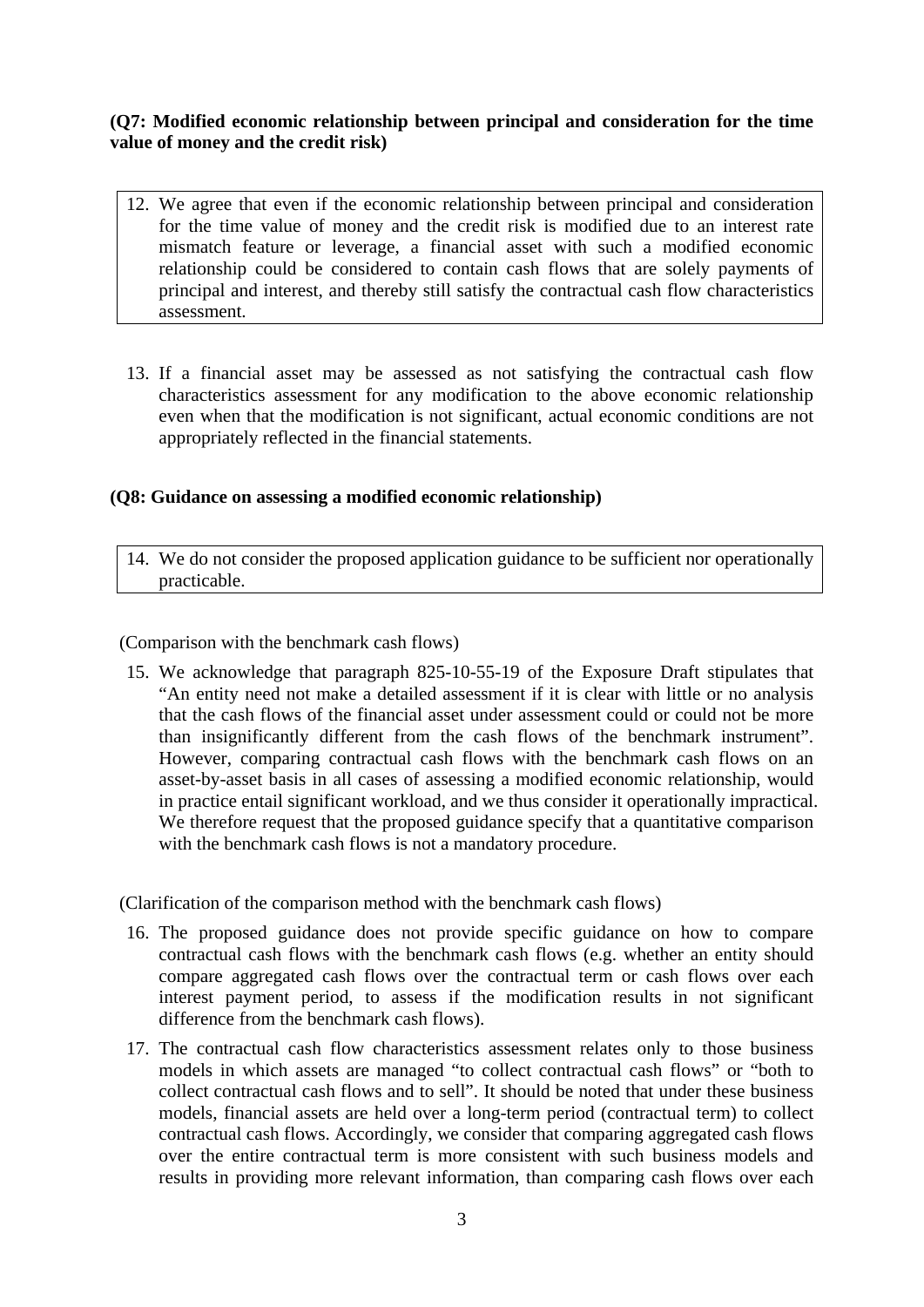interest payment period.

#### **(Q9: Applying the contractual cash flow characteristics assessment to securitized instruments)**

- 18. In applying the contractual cash flow characteristics assessment to securitized instruments, the proposed guidance will cause significant workload. Therefore, the introduction of a simplified method is recommended.
- 19. Paragraphs 825-10-55-26 and 825-10-55-64 to 55-69 provide guidance on the application of the contractual cash flow characteristics assessment to securitized instruments, requiring entities to look through in detail to the underlying pool of instruments. However, assessing individual securitized instruments in accordance with the proposed guidance would in practice require significant workload and is thus operationally impracticable.
- 20. Taking this into account, we would like to recommend the introduction of the following simplified methods.
	- (a) Regarding the most senior tranche, an entity is exempted from applying the contractual cash flow characteristics assessment set forth under the above guidance provided that the entity itself confirms, by reference to Loan-to-Value (LTV) or other thresholds, upon structuring that the underlying asset would generate sufficient cash flows.
	- (b) Tranches that have a lower yield than the average yield of the underlying assets should be deemed as satisfying the contractual cash flow characteristics assessment.

## **(Q10: Principle associated with the business model assessment)**

- 21. We basically agree with the principle associated with the business model assessment. However, it is considered necessary to redefine the scope of debt instruments classified as FV-OCI.
- 22. Japanese banks hold debt instruments (securities) for various purposes, ranging from collecting principal and interest payments through holding such instruments, meeting liquidity needs and managing interest rate risk. Therefore, as compared to IFRS 9 (issued in 2010) which adopts the two-category approach (amortized cost and FV-NI), the three-category approach (amortized cost, FV-OCI and FV-NI) would make for a more appropriate reflection of actual economic conditions in the financial statements based on the business models of respective entities, and provide more relevant information.

(Scope of debt instruments classified as FV-OCI)

23. The scope of financial assets to be measured at FV-OCI should not be limited to those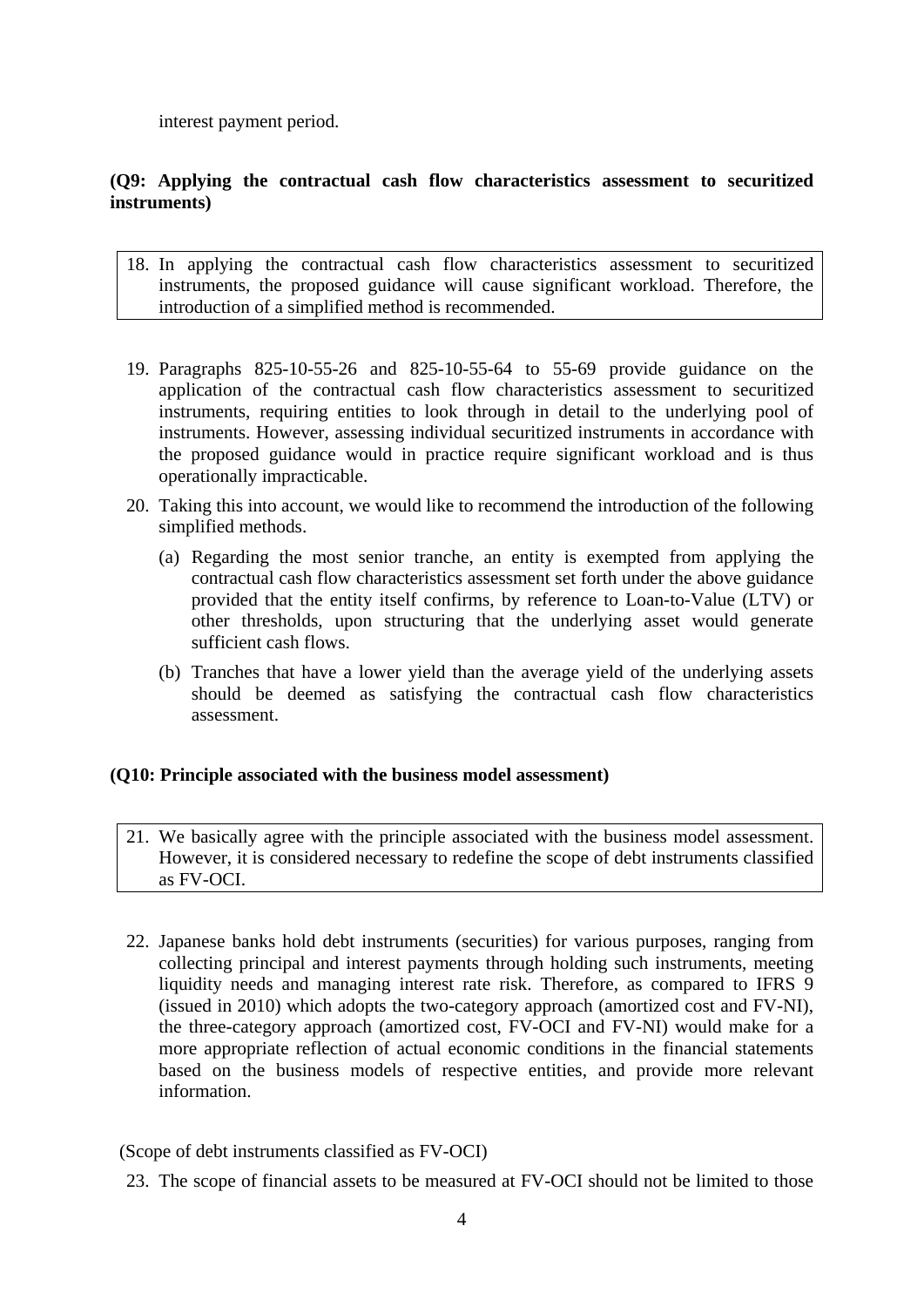debt instruments with the eligible contractual cash flow characteristics (i.e. qualifying debt instruments), held within a business model in which assets are managed both to collect contractual cash flows and to sell. Rather, the scope should also include those debt instruments that do not satisfy the contractual cash flow characteristics assessment (i.e. non-qualifying debt instruments), held within a business model in which assets are managed to collect contractual cash flows.

- 24. We support the idea of presenting fair value on the statement of financial position for non-qualifying debt instruments held within a business model in which assets are managed to collect contractual cash flows. However, we consider the recognition of changes in fair value in profit or loss which represents the results of operations of the entity may not be consistent with the business model.
- 25. Under a business model in which assets are managed to collect contractual cash flows, it is assumed that assets are managed and their performance is evaluated based on amortized cost rather than based on changes in fair value. If such changes in fair value, which are not managed by an entity, are included in profit or loss, we do not consider that the financial statements exactly reflect the entity's economic conditions and provide highly relevant information to the users of the financial statements.
- 26. In view of the above, we respectfully recommend that those financial instruments held within a business model in which assets are managed to collect contractual cash flows and that do not satisfy the contractual cash flow characteristics assessment, should be measured at FV-OCI, thereby providing fair value information on the statement of financial position, while providing profit/loss information through the income statement in the same manner as for financial assets measured at amortized cost.

|                          |                                                                              | Contractual cash flow characteristics assessment |                         |
|--------------------------|------------------------------------------------------------------------------|--------------------------------------------------|-------------------------|
|                          |                                                                              | Qualified                                        | Not qualified           |
| model<br><b>Business</b> | To manage assets to collect contractual                                      | <b>Amortized Cost</b>                            | <b>FV-NI (Residual)</b> |
|                          | cash flows                                                                   |                                                  | <b>FV-OCI</b>           |
|                          | assets both to collect<br>Тo<br>manage<br>contractual cash flows and to sell | <b>FV-OCI</b>                                    | FV-NI (Residual)        |
|                          | Others (held for sale)                                                       | <b>FV-NI</b> (Residual)                          | FV-NI (Residual)        |

#### **(Question 11: Application guidance on the business model assessment)**

27. The guidance on sales which are considered consistent with the amortized cost category needs to be reconsidered.

28. The first half of 825-10-55-31 states that sales of financial assets as a result of a significant deterioration in the issuer's creditworthiness would not be inconsistent with the objective of amortized cost classification if the purpose of those sales is to maximize the collection of contractual cash flows through sales rather than through cash collection.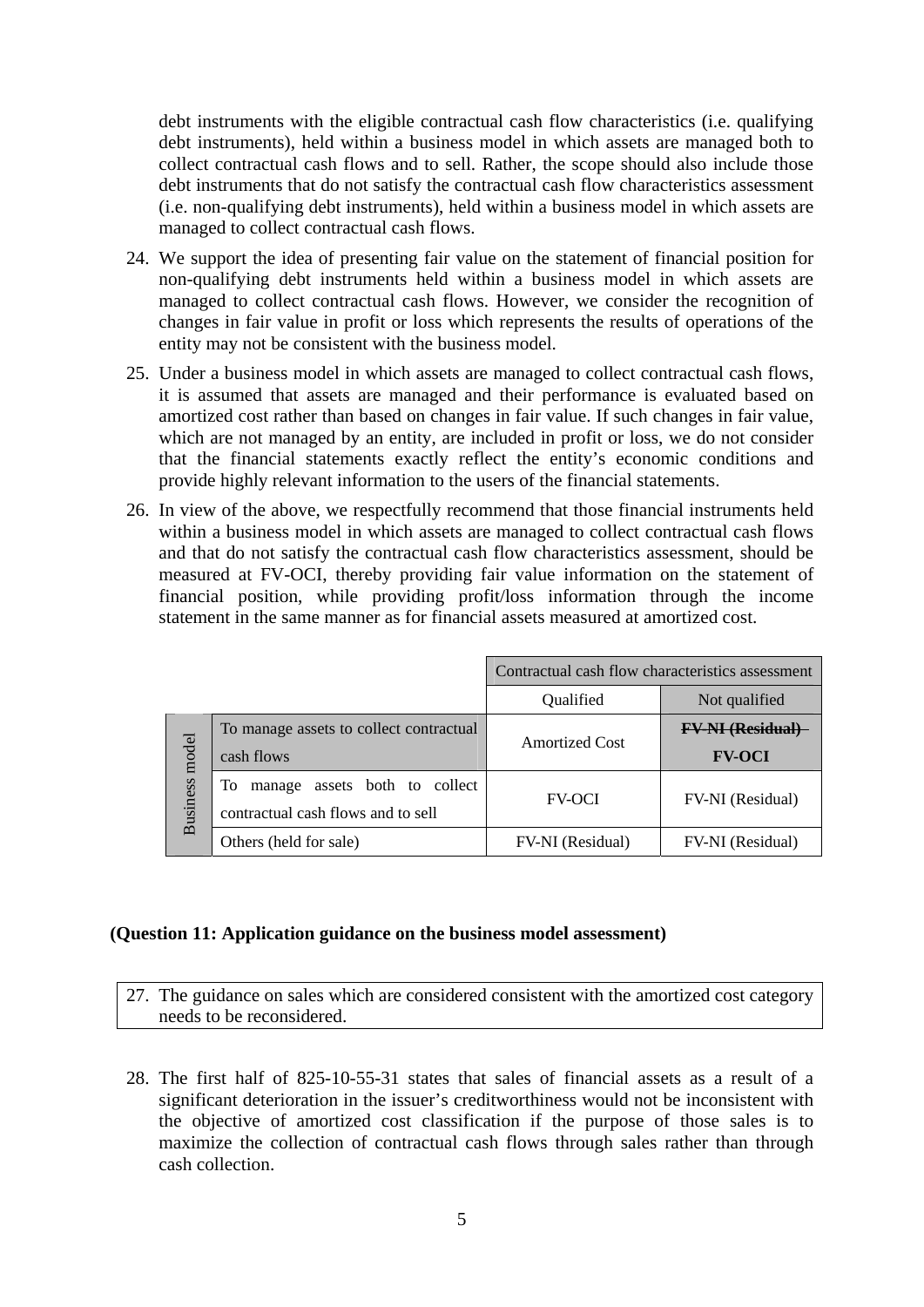- 29. However, in the case of financial assets qualifying for amortized cost measurement, sales may be restricted until it is confirmed that a significant deterioration has actually occurred, thereby resulting in an increased loss on sale of assets.
- 30. While, the latter half of 825-10-55-31 notes that sales of financial assets that result from managing the credit exposure because of concentrations of credit risk would not be consistent with the objective of amortized cost classification.
- 31. In some cases, financial institutions may sell part of their financial assets in order to reduce credit concentration on a portfolio basis as a part of their credit risk management. Such a sale is also construed to be an activity to secure the collection of as much contractual cash flows from the entire portfolio as possible.
- 32. Given the above, we would expect the FASB to consider adding the following examples: (i) a case where an entity has identified a risk of credit deterioration but where there is no objective evidence that the credit quality of an asset has actually deteriorated; and (ii) a case where credit concentration is reduced on a portfolio basis for the purpose of credit risk management.

# **(Q 19: OCI option)**

- 33. For the measurement of equity instruments held for purposes other than trading, there should be an option of recognizing the changes in fair value in OCI.
- 34. First, we support the proposed practicability exception for measuring equity investments without readily determinable fair values, on the grounds that fair value measurement for such equity instruments may give rise to undue practical difficulty, and recognizing fair value changes with uncertainty in the reliability of fair value estimation in net income may not provide useful information to users of financial statements.
- 35. With regard to the measurement of equity investments other than those discussed above, there should be an option of recognizing the changes in fair value in OCI for the following reasons:
	- (a) Equity instruments may be held for the purposes of enhancing business relationships and increasing an entity's business profit, rather than earning capital gains. Under such a business strategy, recognizing changes in fair value of equity instruments measured at fair value in net income may give rise to an increase in the volatility of an entity's performance, not properly reflecting the actual results of the entity. Hence, financial statements may not provide useful information.
	- (b) Accordingly, for equity instruments, convergence with IFRS that adopts the OCI option for fair value changes should be promoted.

## **(Q 21: Bifurcation of embedded features)**

36. The Exposure Draft proposes "no-bifurcation approach for financial assets" and to retain "closely-related bifurcation approach for financial liabilities," which cannot be supported.